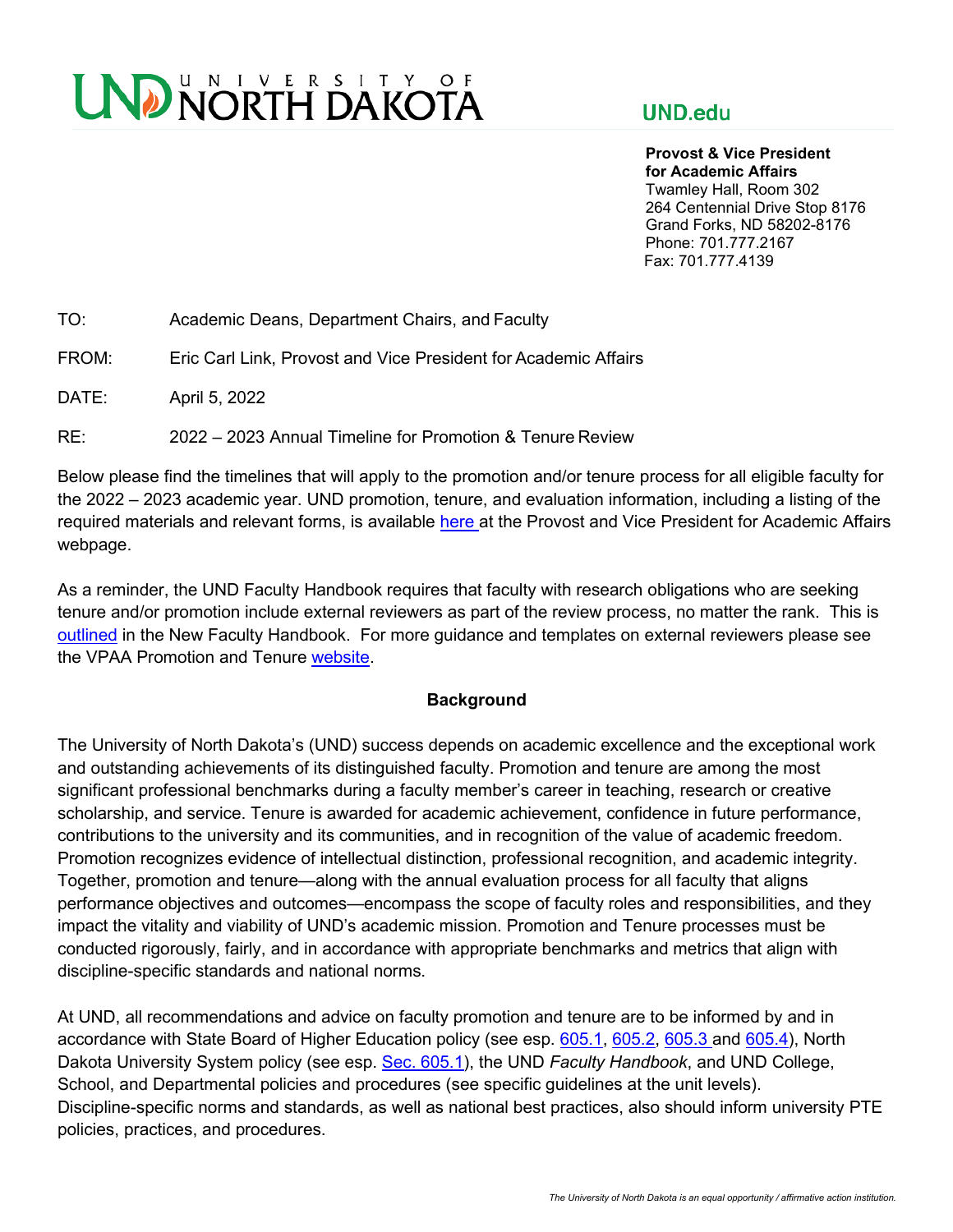### **Timeline for the Promotion and Tenure Process**

The following timeline will apply to the promotion and tenure process for all eligible faculty for the 2022-2023 academic year. All University-level dates are to remain reasonably fixed with minimal change from year-toyear. If a date falls on a weekend, federal or state holiday, or other day that the University is officially closed, the deadline is automatically extended to the next business day. College or School Dean's offices should share these dates and deadlines, along with any applicable internal deadlines, with Department Chairs and all faculty, and they will be posted on the Vice President for Academic Affairs webpage. Any College- or Schoolspecific deadlines that differ from the University timeline must be communicated directly to candidates by the College or School.

| <b>UNIT</b>                                | <b>Description of Action</b>                                                 |
|--------------------------------------------|------------------------------------------------------------------------------|
| <b>Deadline</b>                            |                                                                              |
| <b>DEPARTMENT</b>                          | Notice of Intent to become a candidate for promotion and/or tenure submitted |
| April 15, 2022                             | by applicant to department chair.                                            |
|                                            |                                                                              |
|                                            |                                                                              |
| <b>DEPARTMENT</b>                          | Names of suggested external reviewers filed with the Department Chair        |
| May 1, 2022<br>(unless required earlier by | submitted by applicant to department chair.                                  |
| the department or college)                 |                                                                              |
| <b>DEPARTMENT</b>                          | Applicants submit tenure and/or promotion files electronically to department |
| September 8, 2022                          | chair by September 8.                                                        |
|                                            |                                                                              |
| <b>DEPARTMENT</b>                          | Chair makes applicant files available electronically to Department Committee |
| September 13, 2022                         | by September 13, 2022.                                                       |
| <b>DEPARTMENT</b>                          | Department Committee's written record of votes on promotion and/or tenure    |
| September 30, 2022                         | and written advice, including the basis for any recommendation, due to       |
|                                            | Department Chair.                                                            |
|                                            |                                                                              |
| <b>DEPARTMENT</b>                          | Department Chair's recommendations are made on tenure and/or promotion       |
| October 14, 2022                           | and applicants are informed in writing of Chair's recommendation, including  |
|                                            | the department committee's written record of votes and basis for any         |
|                                            | recommendation. Files are made available electronically to applicants to     |
|                                            | review and respond (if desired) to any material in the file.                 |
| <b>DEPARTMENT</b>                          | Applicant provides response (if desired) to Department Chair via letter sent |
| Three complete business                    | electronically.                                                              |
| days immediately following                 |                                                                              |
| receipt of Department                      |                                                                              |
| Chair's recommendations                    |                                                                              |
| as described in the                        |                                                                              |
| previous date in this                      |                                                                              |
| timeline                                   |                                                                              |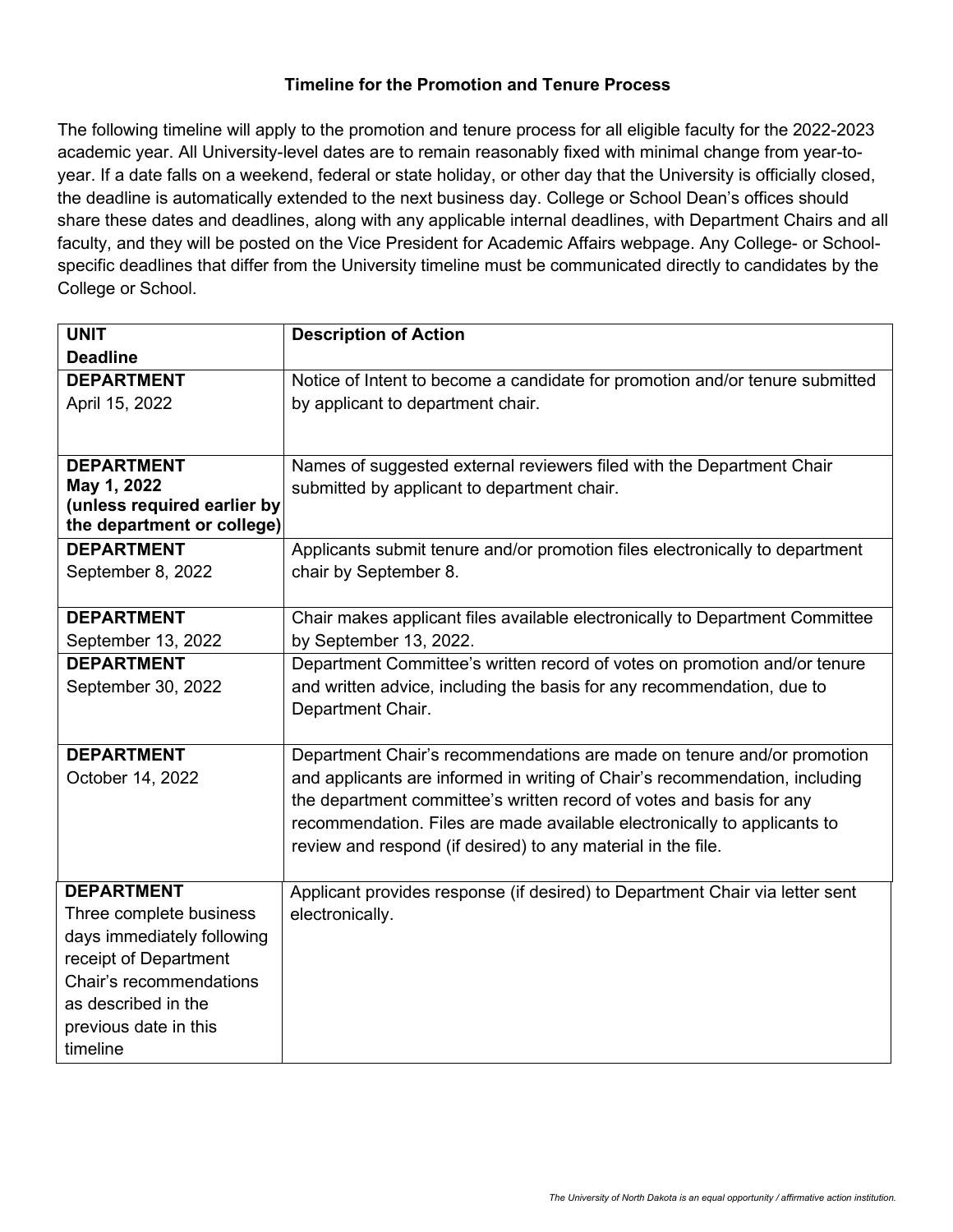| <b>DEPARTMENT</b>        | Applicant file containing written recommendations and supporting statements |
|--------------------------|-----------------------------------------------------------------------------|
| Business day immediately | from Department Chair and Department Committee due to Dean. Documents       |
| following the three-day  | should be submitted according to the College/School's policies and          |
| period available for     | procedures (e.g. electronically through blackboard)                         |
| applicant review and     |                                                                             |
| response                 |                                                                             |

| <b>COLLEGE</b>                      | Dean's Office makes files and accompanying materials available                                                                                                                                   |
|-------------------------------------|--------------------------------------------------------------------------------------------------------------------------------------------------------------------------------------------------|
| October 26, 2022                    | electronically to College Committee.                                                                                                                                                             |
| <b>COLLEGE</b><br>November 15, 2022 | Advice from the College Committee, along with written record of votes for<br>and against promotion and/or tenure and written advice, including the basis<br>for any recommendation, due to Dean. |

| <b>DEAN</b><br>December 7, 2022                                                                                                                                       | Dean's recommendations are made on tenure and/or promotion and<br>applicants are informed in writing of Dean's recommendation, including the<br>basis for any recommendation and College Committee's written record of<br>votes, written advice and basis for any recommendation. Files are made<br>available electronically to applicants to review and respond (if desired) to any<br>material in the file. |
|-----------------------------------------------------------------------------------------------------------------------------------------------------------------------|---------------------------------------------------------------------------------------------------------------------------------------------------------------------------------------------------------------------------------------------------------------------------------------------------------------------------------------------------------------------------------------------------------------|
| <b>DEAN</b><br>Three complete business<br>days immediately following<br>receipt of Dean's<br>recommendations as<br>described in the previous<br>date in this timeline | Applicant provides response (if desired) to Dean via letter sent electronically.                                                                                                                                                                                                                                                                                                                              |
| <b>DEAN</b><br>Business day immediately<br>following the previous date<br>in this timeline                                                                            | Written recommendations and supporting statements from Dean, along with<br>applicant files including documentation and votes from all levels of review,<br>due to Provost and Vice President for Academic Affairs (for both tenure and<br>promotion) via Blackboard site.                                                                                                                                     |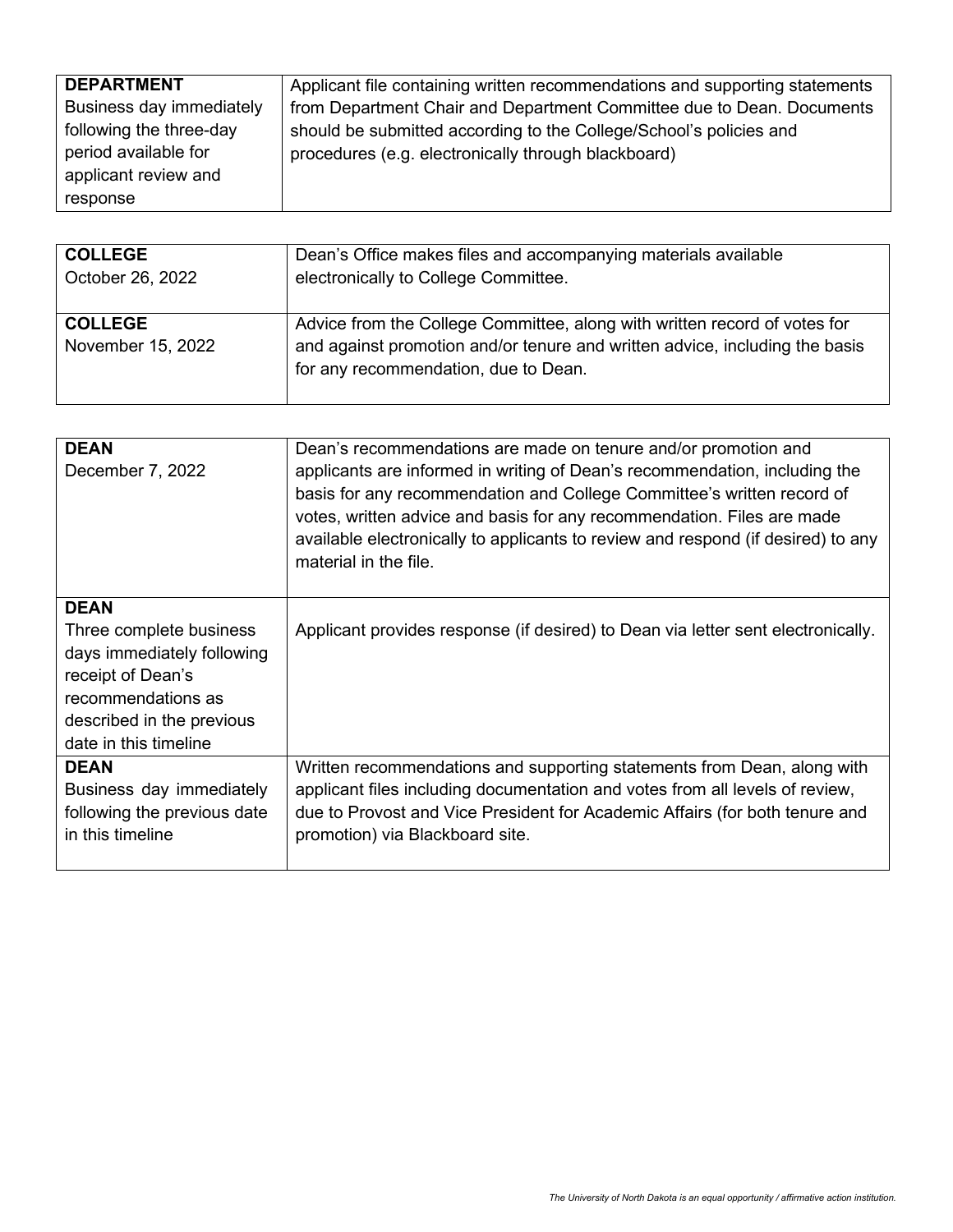| UNIVERSITY PROMOTION  | Provost's Office makes promotion and/or tenure files available for review via |
|-----------------------|-------------------------------------------------------------------------------|
| & TENURE COMMITTEE &  | Blackboard to University Promotion & Tenure Committee and Academic            |
| <b>ACADEMIC DEANS</b> | Deans.                                                                        |
| December 16, 2022     |                                                                               |
|                       |                                                                               |
|                       |                                                                               |
| UNIVERSITY PROMOTION  | University promotion and tenure committee advice, along with written record   |
| <b>&amp; TENURE</b>   | of votes on promotion and/or tenure and basis for advice, due to Provost      |
| <b>COMMITTEE</b>      | and Vice President for Academic Affairs.                                      |
| January 25, 2023      |                                                                               |

| <b>COMMITTEE OF</b>   | Committee of academic deans' advice, along with written record of votes on |
|-----------------------|----------------------------------------------------------------------------|
| <b>ACADEMIC DEANS</b> | promotion and/or tenure and basis for decision, due to Provost and Vice    |
| February 3, 2023      | <b>President for Academic Affairs.</b>                                     |

| <b>PROVOST</b><br>On or about February 15,<br>2023                                                                                                                      | Provost and Vice President for Academic Affairs' recommendations for<br>promotion and/or tenure, and applicants are informed in writing of Provost<br>and Vice President for Academic Affairs' recommendations and basis for<br>decision. |
|-------------------------------------------------------------------------------------------------------------------------------------------------------------------------|-------------------------------------------------------------------------------------------------------------------------------------------------------------------------------------------------------------------------------------------|
| <b>PROVOST</b><br>Three complete business<br>days immediately following<br>receipt of Provost's<br>recommendations as<br>outlined the previous date in<br>this timeline | Files are made available for applicants to review and respond (if desired) to<br>any material in file.                                                                                                                                    |
| <b>PROVOST</b><br>Business day immediately<br>following the previous date<br>in this timeline                                                                           | Written recommendations from Provost and Vice President for Academic<br>Affairs for promotion and/or tenure due to President.                                                                                                             |

| <b>PRESIDENT</b>          | President's decisions on promotion and recommendations on tenure are       |
|---------------------------|----------------------------------------------------------------------------|
| On or about March 2, 2023 | made and applicants are informed in writing of President's decisions and   |
| (based on NDUS and SBHE   | recommendations.                                                           |
| deadlines)                |                                                                            |
| <b>PRESIDENT</b>          | President's recommendations on tenure are forwarded to NDUS and SBHE.      |
| TBD annually in spring    | SBHE votes on tenure recommendations at the end of April. After decision   |
|                           | is made applicants will be notified via written letter from the President. |
|                           |                                                                            |